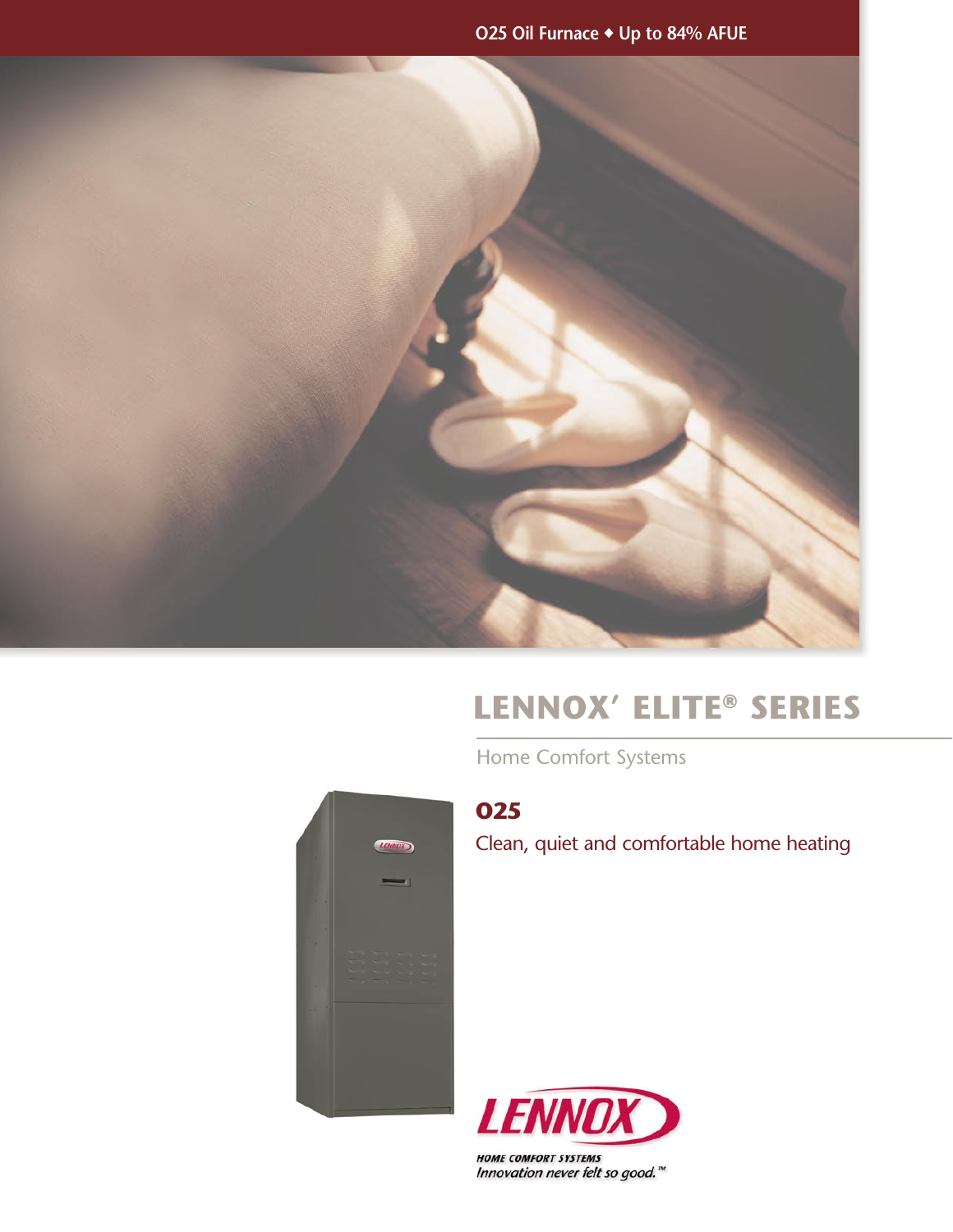# Elite® Series O25 Oil Furnace

Efficient operation can result in significant energy savings

Quality components ensure long-lasting reliability

Simple, durable design allows easy maintenance and serviceability

Compact size fits easily in almost any closet, crawlspace or basement, leaving plenty of room for add-on air conditioning coil

The Elite® Series O25 oil furnace offers a clean, quiet and economical way to keep your home warm and comfortable. High-quality components like the Riello burner reliably deliver heat to every room—year after year, with little maintenance required.

### **Clean, quiet and comfortable heating, with easy maintenance**

Built to exacting standards, the O25 furnace not only keeps you cozy and comfortable—it also keeps your energy costs at a minimum. With efficiency ratings of up to 84%, the O25 produces more heat per fuel dollar, which means you'll stay warm for less.

# Efficient **Can save**

## **you money each year on your utility bills**

The O25 furnace is designed to deliver lasting value and energy savings. With heating efficiencies of up to 84% AFUE, the O25 can drastically reduce your energy costs, compared to older furnaces.

#### **3-year heating savings**



This chart depicts potential energy savings you can expect from the O25 furnace versus older furnaces with lower efficiency ratings. Criteria used in this example are 2,000 full-load heating hours, with a 80,000-Btuh heating design load and \$1.90 per gallon for oil. Your actual savings will vary depending on the weather, local fuel rates and your lifestyle.

Source: Energy Information Administration, U.S. Department of Energy national average energy rates, 2005 forecast.

#### **Efficiency rating**

**Up to 84% AFUE** (Annual Fuel Utilization Efficiency).

#### **Warranty\***

Limited lifetime warranty on the heat exchanger.

5-year limited warranty on all remaining covered components.

\*Applies to residential applications only. See actual warranty certificate for details.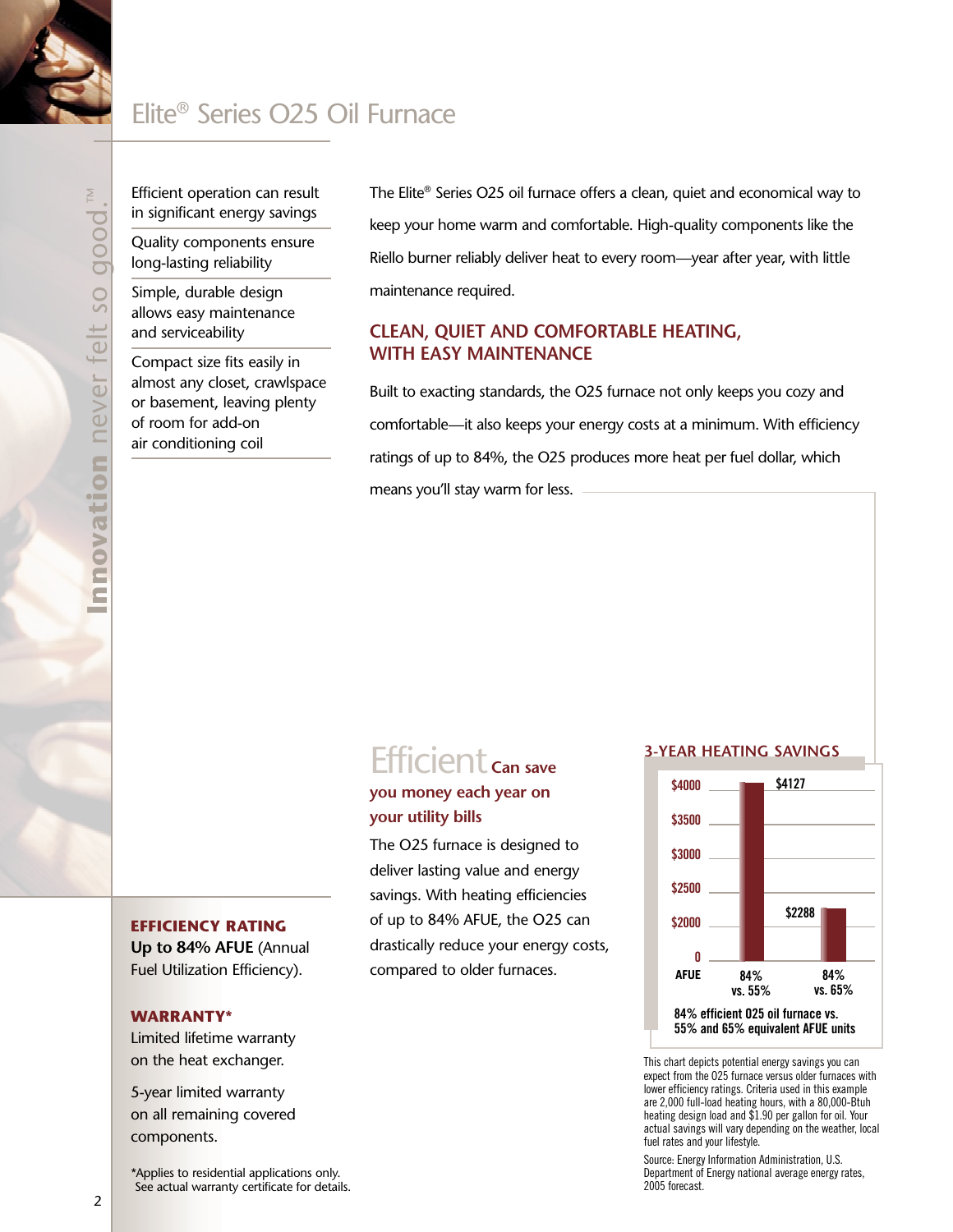# **INNOVATIVE FEATURES FOR ENHANCED COMFORT AND EFFICIENCY**

| Heat Exchanger -                                                                 |                          |
|----------------------------------------------------------------------------------|--------------------------|
| Constructed of heavy-gauge steel for maximum life.                               |                          |
| Innovative Combustion Chamber - -                                                |                          |
| Constructed from alumina-silica ceramic fiber,                                   |                          |
| provides quiet operation and high efficiency.                                    |                          |
| Riello Burner -                                                                  |                          |
| Delivers super-efficient combustion for greater fuel economy. A                  |                          |
| high-quality burner with special attention to sound reduction.                   |                          |
|                                                                                  |                          |
| Multi-speed, direct-drive system that is statically and                          |                          |
| dynamically balanced.                                                            |                          |
| Insulated Blower Compartment -                                                   |                          |
| Minimizes operating sounds.                                                      |                          |
| Durable, Insulated Steel Cabinet -                                               |                          |
| Built to last and coated with a high-quality paint finish.                       | 025                      |
| <b>Quality you can trust.</b><br>Designed with reliable, time-tested components. | Up to<br><b>84% AFUE</b> |

| Elite <sup>®</sup> Series O25 Specifications      |                          |                      |                      |                      |  |
|---------------------------------------------------|--------------------------|----------------------|----------------------|----------------------|--|
| 025 Upflow                                        |                          | 02502-70             | 02/3-105/120         | 04/5-140/154         |  |
| <b>AFUE</b>                                       |                          | 84%                  | 82%                  | 81.5%                |  |
| Dimensions HxWxD (in.)                            |                          | 54 x 19-1/2 x 30-5/8 | 54 x 19-1/2 x 30-5/8 | 54 x 22-1/2 x 33-1/8 |  |
|                                                   | HxWxD (mm)               | 1372 x 495 x 778     | 1372 x 495 x 778     | 1372 x 572 x 841     |  |
| OF25 Lo-Boy (Rear Flue)                           |                          | Q2/3-105/120R        |                      |                      |  |
|                                                   | OF25 Lo-Boy (Front Flue) | Q2/3-105/120         |                      |                      |  |
| <b>AFUE</b>                                       |                          | 82% front/82.5% rear |                      |                      |  |
| Dimensions HxWxD (in.)                            |                          | 37 x 19-1/2 x 52-1/8 |                      |                      |  |
|                                                   | HxWxD (mm)               | 940 x 495 x 1324     |                      |                      |  |
| <b>OHR25 Down-flow/Horizontal</b><br>Q2/3-105/120 |                          |                      |                      |                      |  |
| <b>AFUE</b>                                       |                          | 83.5%                |                      |                      |  |
| Dimensions                                        | HxWxD (in.)              | 59 x 23-1/2 x 23-1/2 |                      |                      |  |
|                                                   | HxWxD (mm)               | 1499 x 597 x 597     |                      |                      |  |

*Note: Due to Lennox' ongoing commitment to quality, all specifications, ratings and dimensions are subject to change without notice.*